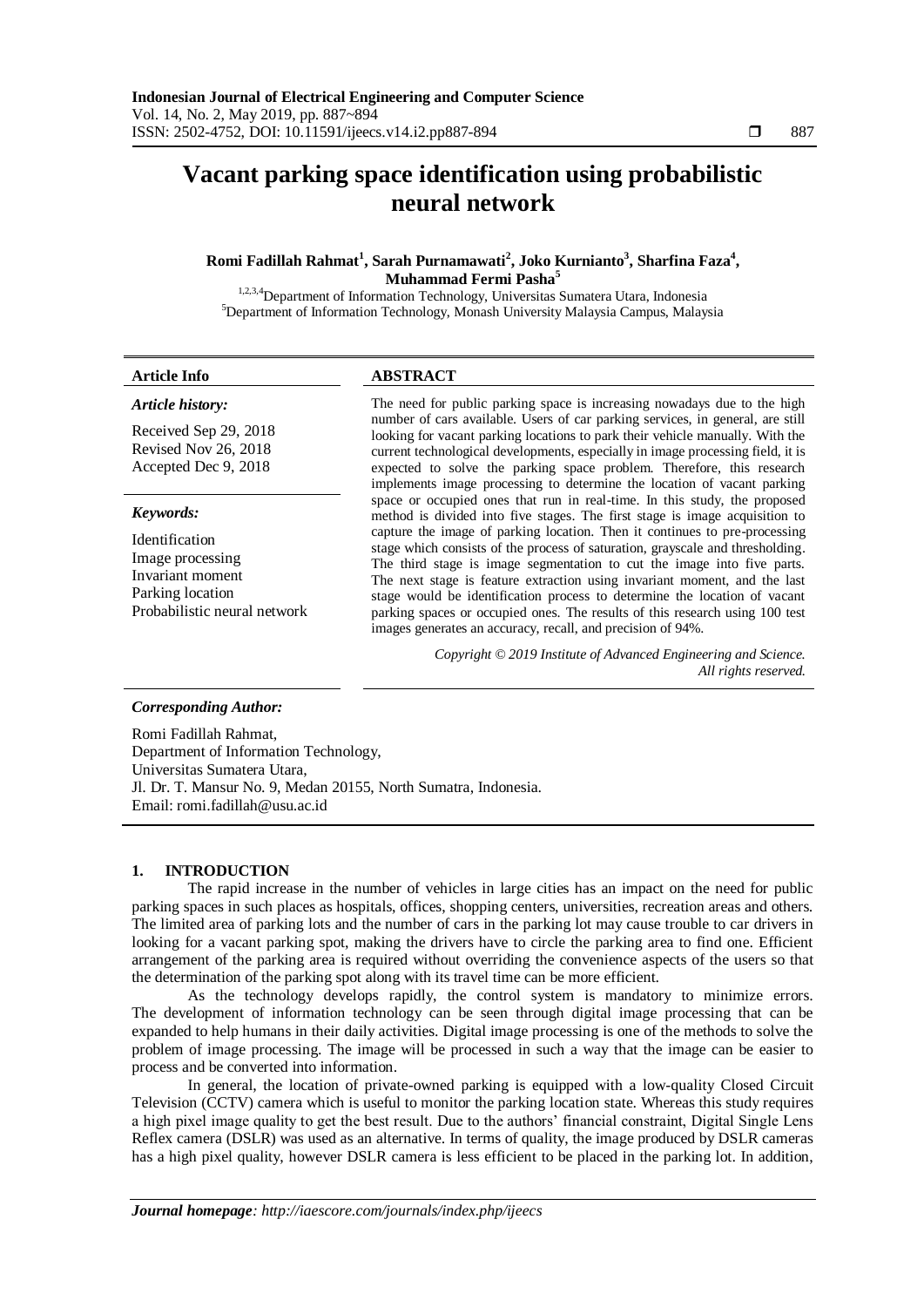the authors also applied data communication techniques in real-time so that the vacant parking locations can be determined in a short time.

Al-Kharusi and Al-Bahadly researched in 2014 about a system combining multiple image processes to produce easily detectable imagery of any location that is vacant and occupied by assigning a red color meaning that the spots are occupied and blue meaning vacant spots. The drawback of this study is the weather can affect the result. However, it can be enhanced by a high-quality image filtering so that the camera can detect vacant spots either in good or bad weather conditions [1].

Q Wu and Y Zhang once set up a system for Parking Lots Space detection in 2006. Using the SVM and Gaussian Ground Color Model systems, this study has an accuracy rate of 83.57%. The downside of this system is that it takes time to split into multiple frames, and the system does not work in real-time [2].

In 2012 J Zhu, H Cao and H Liu developed a Parking Space Detection. They created a system that can detect the vacant parking location from an image and a sensor. The authors proposed to apply other algorithms that can combine information from sensors and images so that parking can be more easily identified for further research [3].

Nicholas True in 2007 once created a system to detect a vacant location in static images. This system produced a fairly high level of accuracy using Support Vector Machine, and K-Nearest Neighbor with Support Vector Machine Algorithm generated a higher level of accuracy. By combining the color histogram and vehicle feature detection, the system produced a great result [4].

H Bhaskar, N Werghi and S Al-Mansoori in 2011, conducted research using CCTV to determine vacant locations, CCTV was placed on top of the building to see all parking locations. They used the Scale Invariant Feature Transform (SIFT) method to produce fairly accurate result [5].

Parking location is one of the essential aspects, especially in metropolitan cities that require extensive parking. Users of parking services, in general, still need to search for a vacant parking location manually by circling the parking location. With the rapid technological developments, it is expected to be utilized in helping to solve the parking space problem without putting aside the comfort aspects of users. Thus, it is necessary to build an automatic and intelligent parking information system through digital image processing to ease the parking service users to find a parking spot at a short time.

#### **2. RESEARCH METHOD**

The method proposed by the authors to determine the vacant parking location consists of several processes. The process will be performed as follows: The image taken from DSLR camera will be processed then enter the image pre-processing process. In this process, the image will go through the process of saturation, grayscale and thresholding which will produce black and white images with sharper contrast to simplify the system to perform the next process. Then there will be a cropping process where each car park location will be cut per the desired amount. The following process is the application of the Probabilistic Neural Network (PNN) method to identify which locations are vacant or occupied with cars and the final result will be more accurate with the application of this algorithm. The general architecture of this study is shown in Figure 1.



Figure 1. General architecture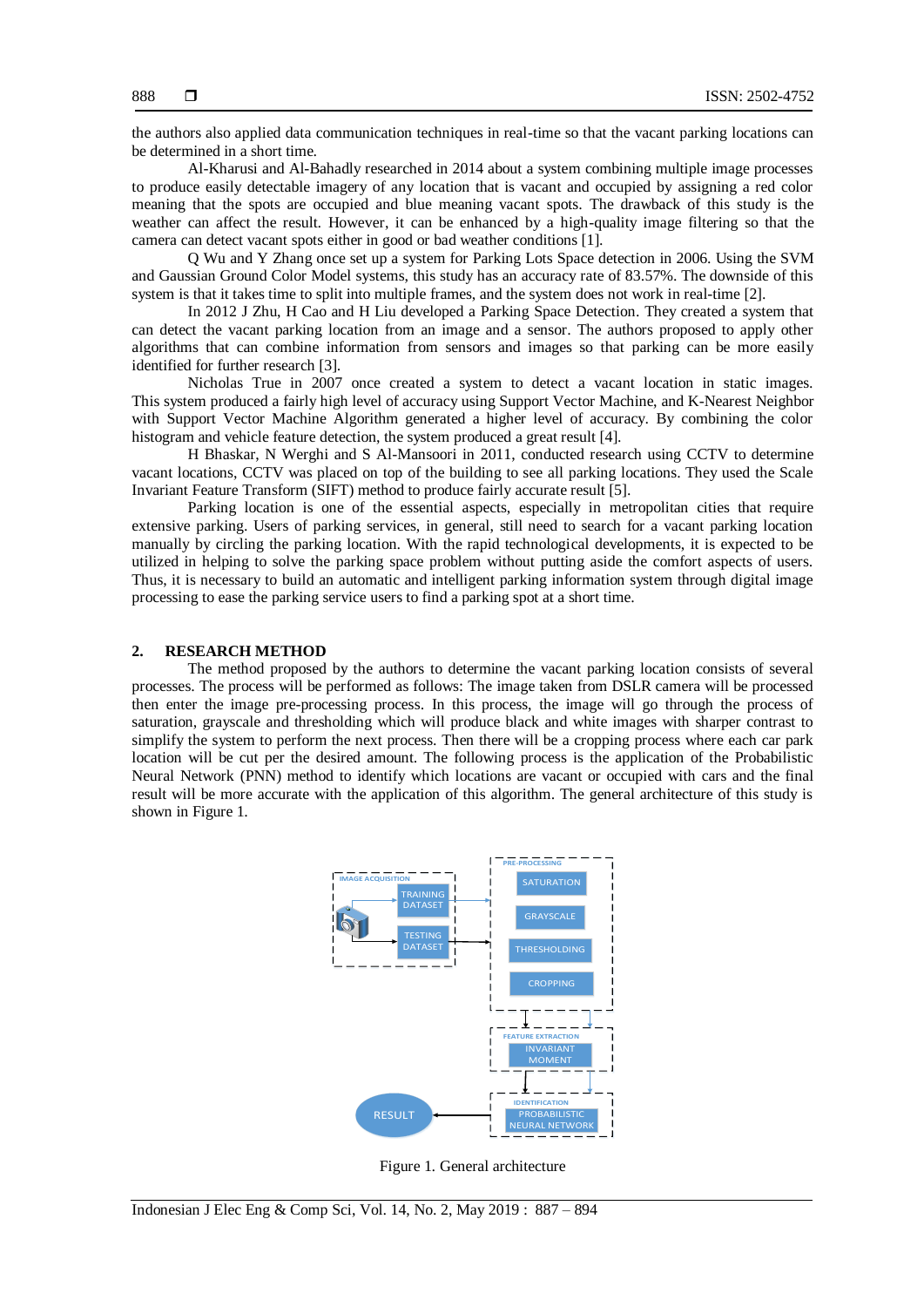889

#### **2.1. Image Capturing**

The parking location image used for the input is an image that can accommodate five cars. The input for this stage is an image taken from Digital Single Lens Reflex DSLR camera, and the system will capture the image every 30 seconds to be processed to the next stage.

#### **2.2. Data Training**

The training data in this research is divided into 2, i.e., a fully-occupied parking area training data and training data of vacant parking spots. The data will be stored in the database to simplify the system. As for the number of the fully-occupied parking slots data training is 40 images and each image is divided into five training data, making a total number of 200 training data. While training data for vacant parking consists of 20 images making a total of 100 training data.

### **2.3. Data Testing**

Data testing is the data used to test the system. With the data testing, the system can identify the occupied parking spot by comparing the data with training data. The data used is taken from a DSLR camera with a particular angle that will produce an image to be processed to the next stage. Data testing in this study consists of 20 images with a total of 100 data testing.

### **2.4. Pre-processing**

Pre-processing is one of the early stages of this study which consists of saturation, grayscaling and thresholding processes. This process aims for the data to be easily interpreted for analysis, so the result becomes more optimal. Samples of pre-processing convert the RGB image (Red, Green, Blue), binary image, image cropping, image resizing, edge detection or edge enhancement and thinning [6].

### **2.4.1 Saturation**

In this process, the image will be set to be brighter and sharpened to get an optimal result. Afterward, the color of the image will be dominated by orange, and the image becomes more visible.

### **2.4.2 Grayscale**

Grayscale process is the process of converting the red, green, blue (RGB) colors to the gray level. This process is to facilitate the system to know the value of the image and to simplify to the next process of thresholding [7].

# **2.4.3 Thresholding**

A typical extraction technique is the thresholding method. The method is simple, and its similar criteria are based on the range of gray values that belong to the corresponding feature, which is used as a threshold to separate it from the image background. Thresholding is usually applied to monochrome maps where the map elements are very different from the general background or on the gray image. In general, thresholding process to grayscale image aims to produce a binary image [8]. Then the color of the image will be black and white with sharper image quality.

#### **2.5. Image Segmentation**

Image segmentation is a process to cut the image into several sections per number of parking locations available to facilitate the system to detect vacant parking locations. The image will be processed by every existing piece. In this study, there are five pieces of imagery that indicate the parking location can accommodate five cars on each piece. Each parking slot is symbolized as A1, A2, A3, A4, and A5 to make it easier for the system to identify the existing parking slot.

#### **2.6. Feature Extraction**

The feature extraction of image objects is based on two-pixel characteristics which are the similarity and the difference in pixel values. In other words, how the discontinuation of the gray pixel values are treated and when the intensity values changes based on certain criteria are appropriate or not to indicate a boundary between different images features [9]. In this study, the authors used invariant moment method which is often used as a feature in image processing, pattern recognition, and classification. The moment can provide characteristics of an object that represents its shape uniquely. The results of this method are seven values on each image object. These values are independent of translation, rotation, and scaling. Traditionally, the invariant moment is calculated based on information provided by boundary shapes and interior regions [10] which can be calculated using equation below.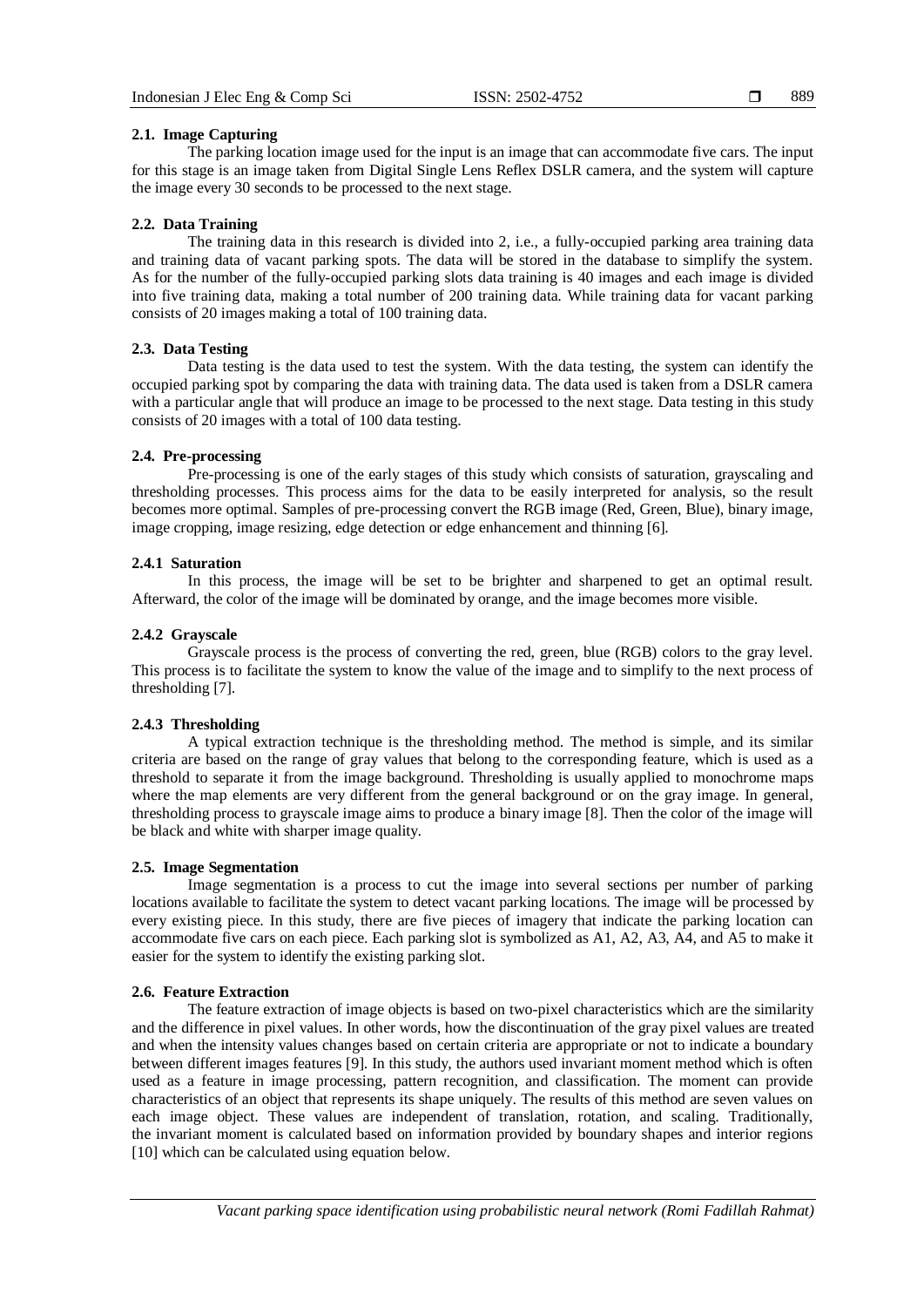$$
m_{pq} = \sum_{x=0}^{h-1} \sum_{y=0}^{w-1} x^p y^p f(x, y)
$$

The result of this method is in the form of 7 values to be used in the next process. The sample result of this method is shown in Table 1.

| Φ                   | $\mathbf{A}1$      |
|---------------------|--------------------|
| $\Phi_1$            | 5.002232689471448  |
| Ф,                  | 11.042582927921714 |
| $\Phi$              | 18.13266886354278  |
| $\Phi$ <sub>4</sub> | 18.015612319433743 |
| Ф,                  | 36.72727032454642  |
| $\Phi_6$            | 24.422749453801575 |
| Ф,                  | 35.854622954395154 |

## Table 1. Sample Result of Invariant Moment

#### **2.5. Identification using PNN Algorithm**

The Probabilistic Neural Network (PNN) is an artificial neural network that uses classical probability theories such as Bayes classification and Parzen density approximation. A process implementing PNN may require a shorter time compared to Backpropagation neural network. The accuracy of the PNN classification is mostly determined by the value of  $\sigma$  and the training pattern. If the value of  $\sigma$  applied to PNN is correct, then the classification accuracy will be close to or has reached 100%. If the value of σ applied is not accurate, then the accuracy of the PNN classification will decrease [11].

In this research, 20 images are used as the input with a total of 100 test data. The image was taken from the parking lot of North Sumatra University Hospital. After the values of the invariant moment were obtained, the next process is using Probabilistic Neural Network algorithm to get a more accurate result which can be calculated by using equation as follow:

$$
fA(X)=\frac{11}{(2\pi)^{p/2}\sigma^{pm}}{\sum_{i=1}^m \exp[-(x-\frac{(x_{Ai})^t(x-x_{Ai})}{2\sigma^2}]}
$$

Where *i* is the number of patterns, *m* equals the number of training patterns, *XAi* represents training pattern of i from  $\theta$ A category,  $\sigma$  is the mean parameter and  $p$  is the dimensional space size.

Note that fA (X) is a simple equation of small multivariate Gaussian distributions that centered on each training sample. However, the numbers are not limited to being Gaussian. This may occur due to the estimation of the density probability function. There is a real similarity between parallel analog networks that classify multiple patterns using density probabilities (PDF) and feed-forward neural networks implemented with other training algorithms [12].

#### **3. RESULTS AND ANALYSIS**

This chapter presents the result of the conducted research to identify the vacant parking locations using real-time dataset taken from North Sumatra University Hospital using DSLR camera.

#### **3.1. Capturing Image**

The result of capturing image process is the images taken from the parking location of North Sumatra University Hospital using DSLR camera every 30 seconds in real-time with jpg format. The sample of this stage is shown in Figure 2.



Figure 2. Result of capturing image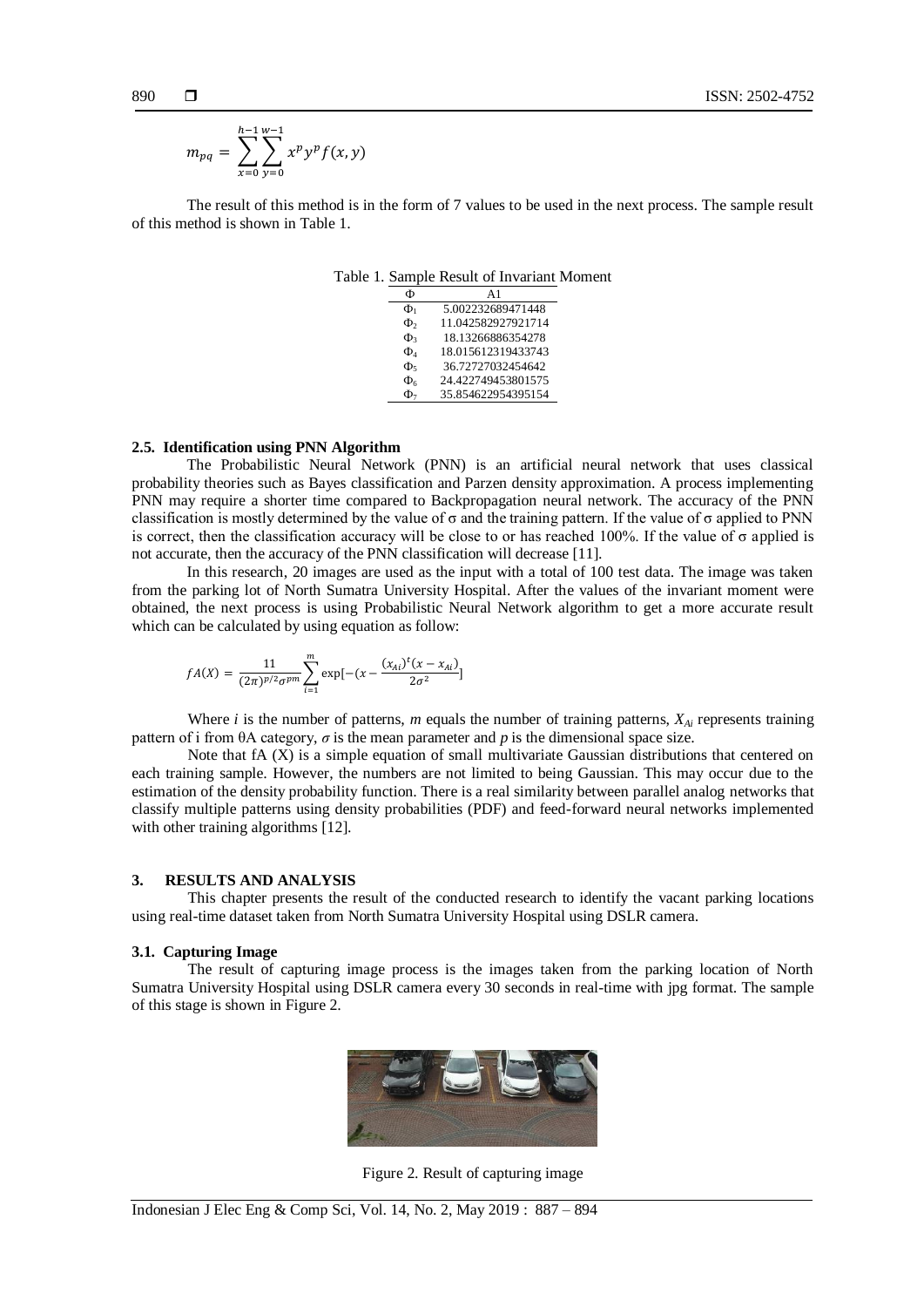891

#### **3.2. Pre-processing**

The result of this process is in the form of images that have been through the process of saturation, grayscale and thresholding. The result can be seen in Table 2.





#### **3.3. Image Segmentation**

Image segmentation is a process of cutting the image into five parts per the number of parking slots captured by the camera. Each slot is divided into A1, A2, A3, A4, and A5 to make it easier for the system and driver to identify each slot. The result of this process can be seen in Table 3.



In Table 3, the displayed image is the image that has gone through the thresholding process with a sharp contrast to identify the value of each pixel in the image. The size of each parking slot can be seen in Table 4.

|  |  | Table 4. Image Segmentation Result |  |
|--|--|------------------------------------|--|
|--|--|------------------------------------|--|

| Parking Area   | Size              |
|----------------|-------------------|
| A <sub>1</sub> | 1000 x 1200 pixel |
| A <sub>2</sub> | 950 x 1200 pixel  |
| A <sub>3</sub> | 1000 x 1200 pixel |
| A <sub>4</sub> | 950 x 1200 pixel  |
| A <sub>5</sub> | 1184 x 1200 pixel |

#### **3.4. Feature Extraction**

The next process is feature extraction. In this stage, every cropped image will be processed to generate the seven values of the invariant moment. Every image captured by the camera produces five cropped images. Therefore one image captured by DSLR camera will produce 35 invariant value moment to be used in the next process of Probabilistic Neural Network (PNN) implementation. Feature extraction result is shown in Table 5.

| Table 5. Invariant Moment Result |  |
|----------------------------------|--|
|----------------------------------|--|

| Ф                   | A1        | A <sub>2</sub> | A3        | A4        | A5        |
|---------------------|-----------|----------------|-----------|-----------|-----------|
| $\Phi$ 1            | 4.098-    | $6.278-$       | $7.042 -$ | 6.739-    | 6.733-    |
| $\Phi$ <sub>2</sub> | $9.943 -$ | $14.03 -$      | $16.08 -$ | $15.40-$  | $14.71 -$ |
| $\Phi$ 3            | $13.41 -$ | 20.89-         | 2.898-    | $22.96 -$ | $22.70-$  |
| Ф4                  | $13.56-$  | $21.55 -$      | $23.54-$  | $24.08 -$ | $22.49 -$ |
| Ф5                  | $28.10-$  | $46.06-$       | 48.07-    | $51.01 -$ | $45.52 -$ |
| Ф6                  | 18.98-    | $29.90 -$      | $31.75 -$ | $32.85 -$ | $30.22 -$ |
| Ф7                  | $27.15-$  | $43.46 -$      | $48.18 -$ | $48.50-$  | $47.49 -$ |

*Vacant parking space identification using probabilistic neural network (Romi Fadillah Rahmat)*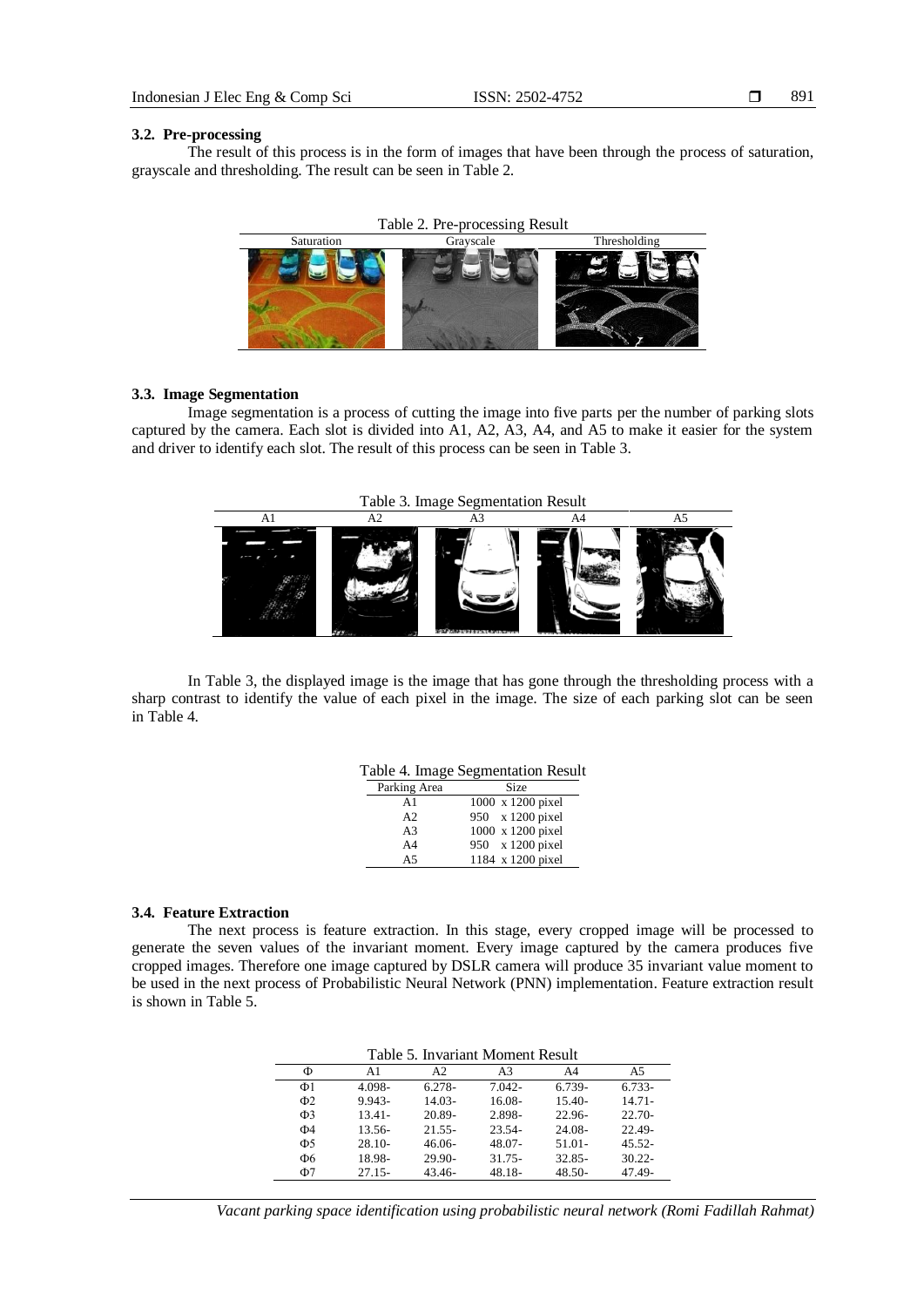#### **3.5. Identification using PNN Algorithm**

The process continues to identification process using PNN where the value of invariant moment obtained in the previous research served as the initial value in PNN implementation. The invariant moment values of data testing will be compared to the value of data training to facilitate the system to identify the vacant and occupied parking spaces. This process will generate the value of fA(X) which means a simple sum of small multivariate Gaussian distributions that centered on each training sample. The result of PNN calculation is shown in Table 6.

| Table 6. PNN Result |            |            |        |  |
|---------------------|------------|------------|--------|--|
| Cropping            | fA1(X)     | fA2(X)     | Result |  |
|                     | 0.9263316- | 1.2343760- | True   |  |
|                     | 4.9766164- | 0.7629464- | True   |  |
|                     | 5.2080348- | 0.4901934- | True   |  |
|                     | 6.1670307- | 0.3034747- | True   |  |
|                     | 4.6978095- | 0.3361874- | True   |  |

Where  $fA1(X)$  represents PNN calculation result of occupied space image, while  $fA2(X)$  is the PNN calculation result of vacant spot image.

Based on the result, the values of  $fA1(X)$  and  $f2(X)$  will be compared. If  $fA1(X)$  value is greater than  $fA2(X)$  then it is filled, however, if  $fA2(X)$  is greater, the image shows a vacant parking spot.

#### **3.6. Accuracy**

In this study, the Gaussian value used is 0.9 because it is the most accurate value based on the test results. The accuracy rate of the system is obtained by calculating the amount of correctly identified test data divided by the total of test data multiplied by 100%. From the calculation, the accuracy rate of this research is 94%.

$$
Acuracy \text{ } $\text{Persentage} = \frac{\text{number of correctly identified data}}{\text{total of test data}} \times 100\%$ \n
$$
= \frac{94}{100} \times 100\% = 94\%
$$
$$

#### **3.7. Precision and Recall Analysis**

In pattern recognition and information retrieval, precision and recall are two calculations that are widely used to measure the work of a system. Precision is the level of accuracy between the information requested by the user and the answers given by the system. A recall is the system success rate in rediscovering information. Precision and recall in this research were used to measure the performance of Probabilistic Neural Network (PNN) algorithm to determine the vacant or occupied parking locations. 100 data of the parking location images taken from University of North Sumatra hospital were used to test the system. Result of analysis as shows in Table 7.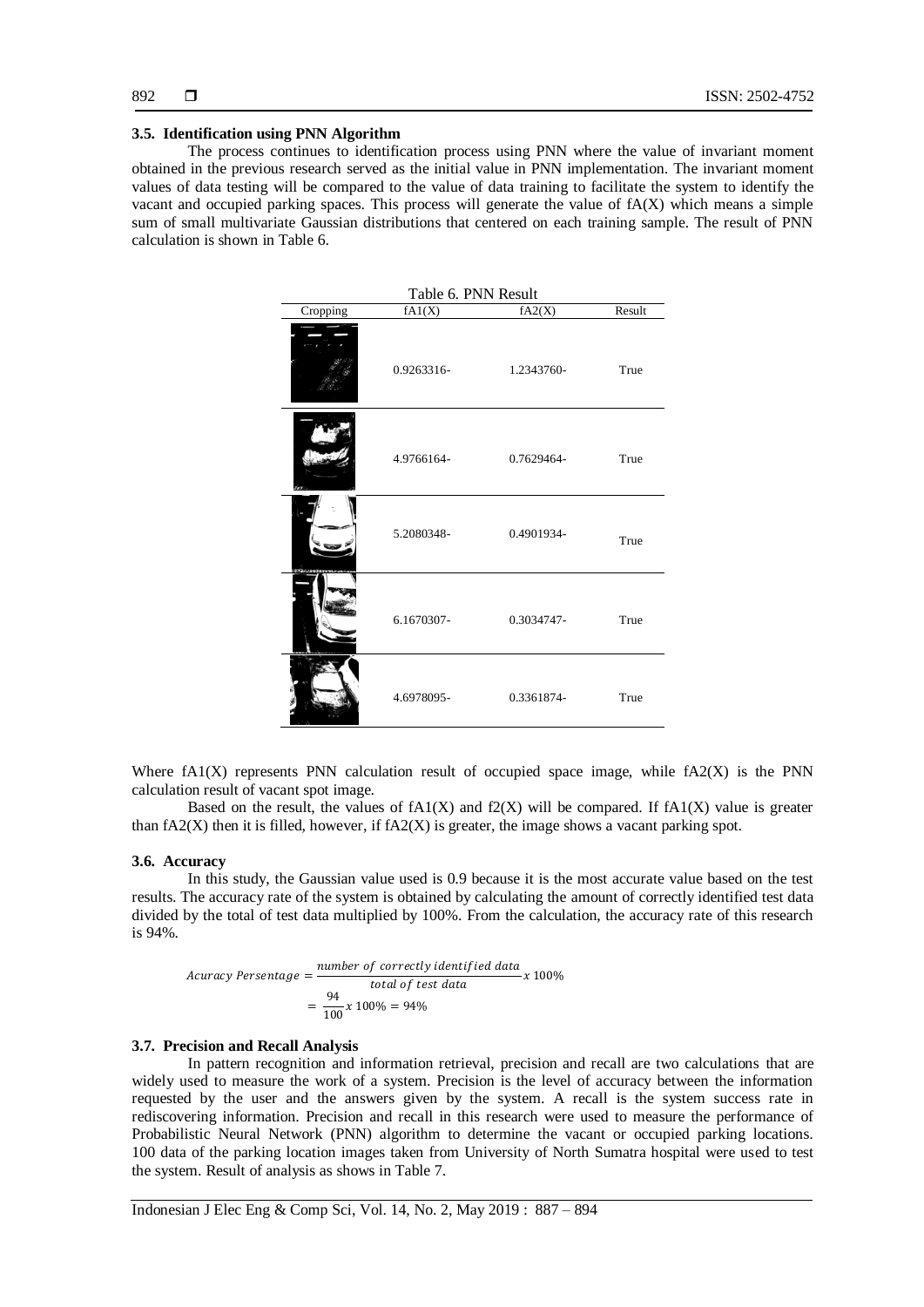| Indonesian J Elec Eng & Comp Sci |              |                |               | ISSN: 2502-4752             |               |                                            |                                               | 893 |
|----------------------------------|--------------|----------------|---------------|-----------------------------|---------------|--------------------------------------------|-----------------------------------------------|-----|
|                                  |              |                |               | Table 7. Result of Analysis |               |                                            |                                               |     |
|                                  | Relevant (a) | irrelevant (b) | Total $(a+b)$ | Not found $(c)$             | Total $(a+c)$ | Recall<br>$\lceil a/(a+c) \rceil$<br>x100% | Precision<br>$\lceil a/(a+b) \rceil$<br>x100% |     |
|                                  | 94           |                | 100           |                             | 100           | 94 %                                       | 94 %                                          |     |

Based on Table 4.6, the recall value is 94%, and the precision value is 94%. Effectiveness is divided into two parts, which are effective, if the value is above 50%, and not effective if the value is lower than 50%. Then the ideal condition of the effectiveness of a text classification system is when the ratio of recall and precision is equal (1: 1) [13]. Thus it can be concluded that the system is effective because the ratio of recall and precision is 1: 1

#### **4. CONCLUSION**

Based on the result, it can be concluded that Probabilistic Neural Network (PNN) algorithm can detect the location of vacant or occupied parking spaces in real-time under the determined targets This is supported by an accuracy rate of 94%. Light intensity has an impact on the success of this research. The presence of a sufficient level of sunlight is very helpful to facilitate the system to detect whether the parking space is vacant or not. If the research performed at night, this system will rely on the available lights. The image density or pixel level also affects the success of the system. It also can be concluded that the color of the car affects the success rate, the darker the car color is detected, the greater the risk of system failure.

Further research can be developed by extending the range of the camera to detect more than five parking slots. In addition, the application of shape-based feature extraction can achieve the optimal result. The utilization of Arecont Vision AV10005 Closed Circuit Television (CCTV) camera will ease the system because it is easy to put in a higher location and with good image quality and high pixel level.

#### **REFERENCES**

- [1] H. Al-Kharusi, and I. Al-Bahadly, "Intelligent Parking Management System Based on Image Processing," *World J of Engineering and Technology*, pp. 55-67, 2014.
- [2] Q. Wu, and Y. Zhang, *Parking Lots Space Detection*, China: National Chiao Tung University, 2006.
- [3] J. Zhu, H. Cao, and H. Liu, "Parking Space Detection Based on Information from Images and Magnetic Sensors," *Advances in Information Sciences and Service Sciences(AISS)*, vol. 4, no. 5, 2012.
- [4] N. True, *Vacant Parking Space Detection in Static Images*, California: University of California, 2007.
- [5] H. Bhaskar, N. Werghi, and S. Al-Mansoori, *Rectangular VACANT Parking Space Detection Using SIFT Based Classification*, Abu Dhabi: Khalifa University, 2011.
- [6] G. Abdillah, F. A. Putra, and F. Renaldi, "Data Mining Implementation Of Consumer Water Use To Identify The Water Needs Of New Consumers At Tirta Raharja Water Centre Using K- Means Algorithm," in *National Seminar of Information Technology and Communications*, 2016.
- [7] R. F. Rahmat, T. Chairunnisa, D. Gunawan, and O. S. Sitompul, "Skin color segmentation using multi-color space threshold," in *3rd International Conference on Computer and Information Sciences, ICCOINS 2016 - Proceedings*, 2016, pp. 391–396.
- [8] M. R. Kumaseh, L. Latumakulita, and N. Nainggolan, "Digital Segmentation Of Fish Using Threshold Method," *Science Scientific Journal*, vol. 13, no.1, pp. 74-79, 2013.
- [9] Murinto, and E. Aribowo, "Texture-based segmentation using Wavelet Hidden Markov Tree Method," on *Batik Image National Seminar Procs. of Science and Technology*, 2014.
- [10] R. J. Prokop, and A. P. Reeves, "A Survey of Moment-Based Techniques for Unoccluded Object Representation and Recognition," *CVGIP: Graphical Models and Image Processing*, vol. 54, no. 5, pp. 438-460, 1992.
- [11] Rahmani, *Probabilistic Neural Networks*, Retrieved From http://courses.iust.ac.ir/~rahmani/NN/pnn.htm.
- [12] P. H. Swain, "Bayesian Classification In A Time-Varying Environment," *IEEE Trans. Syst. Man. Cyber*, vol. 8, pp. 880- 883, 1978.
- [13] M. L. Pao, *Concepts of Information Retrieval*, USA: Libraries Unlimited Inc, pp. 253-269, 1989.